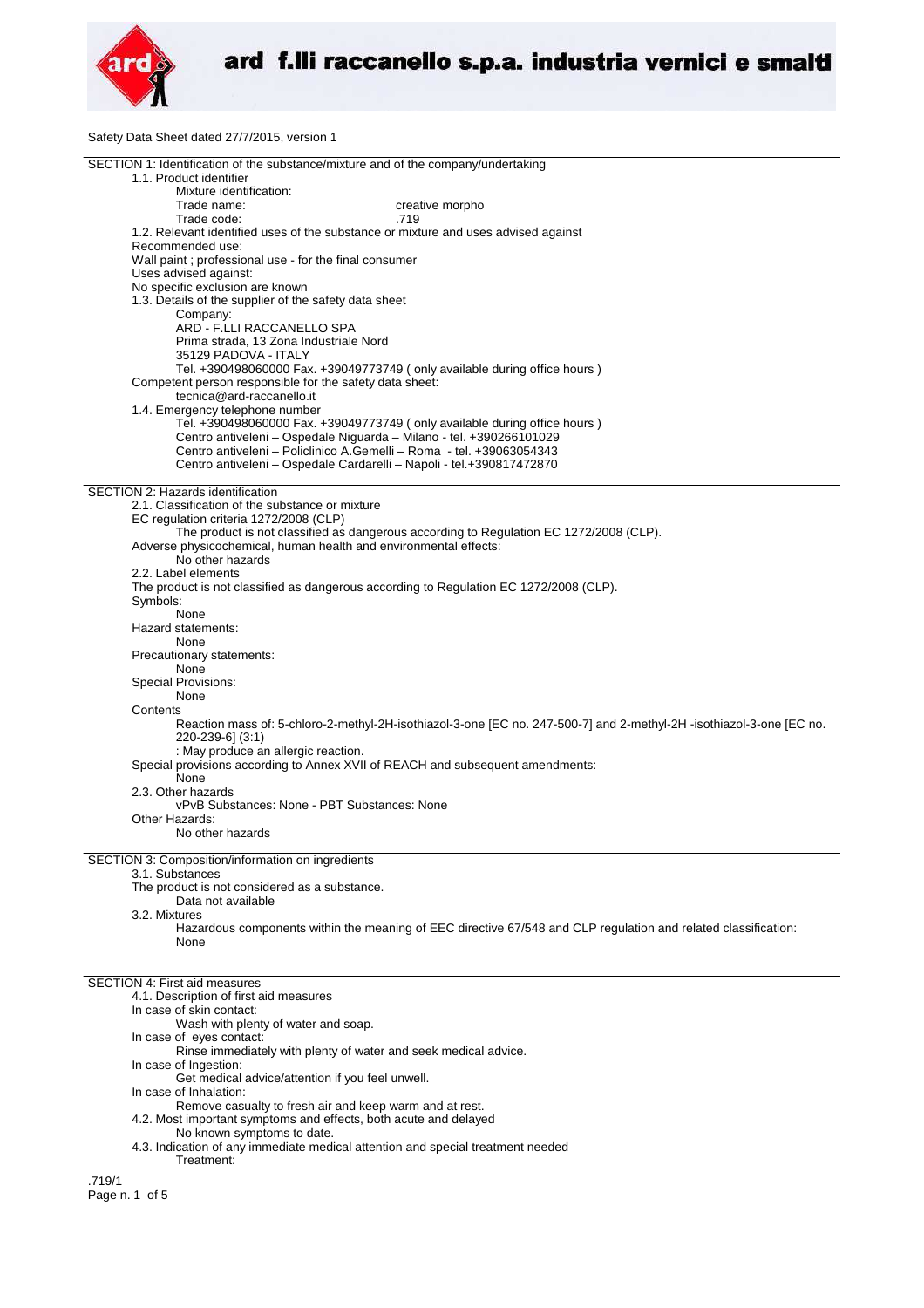Treat symptomatically.

| SECTION 5: Firefighting measures                                                                      |
|-------------------------------------------------------------------------------------------------------|
| 5.1. Extinguishing media                                                                              |
| Suitable extinguishing media:                                                                         |
| Irrelevant, the product is not flammable.                                                             |
|                                                                                                       |
| Extinguishing media which must not be used for safety reasons:                                        |
| None in particular.                                                                                   |
| 5.2. Special hazards arising from the substance or mixture                                            |
| May produce toxic fumes of carbon monoxide if burning.                                                |
| Do not inhale explosion and combustion gases.                                                         |
| 5.3. Advice for firefighters                                                                          |
| Use suitable breathing apparatus.                                                                     |
| Collect contaminated fire extinguishing water separately. This must not be discharged into drains.    |
| Move undamaged containers from immediate hazard area if it can be done safely.                        |
|                                                                                                       |
| <b>SECTION 6: Accidental release measures</b>                                                         |
| 6.1. Personal precautions, protective equipment and emergency procedures                              |
| Wear personal protection equipment.                                                                   |
| Remove all sources of ignition.                                                                       |
| Remove persons to safety.                                                                             |
| See protective measures under point 7 and 8.                                                          |
| 6.2. Environmental precautions                                                                        |
| Do not allow to enter into soil/subsoil. Do not allow to enter into surface water or drains.          |
| Retain contaminated washing water and dispose it.                                                     |
| In case of gas escape or of entry into waterways, soil or drains, inform the responsible authorities. |
| 6.3. Methods and material for containment and cleaning up                                             |
|                                                                                                       |
| Suitable material for taking up: absorbing material, organic, sand.                                   |
| Wash with plenty of water.                                                                            |
| 6.4. Reference to other sections                                                                      |
| See also section 8 and 13                                                                             |
|                                                                                                       |
| SECTION 7: Handling and storage                                                                       |
| 7.1. Precautions for safe handling                                                                    |
| Avoid contact with skin and eyes.                                                                     |
| Avoid contact with skin and eyes, inhalation of vapours and mists.                                    |
| Do not eat or drink while working.                                                                    |
| See also section 8 for recommended protective equipment.                                              |
| 7.2. Conditions for safe storage, including any incompatibilities                                     |
| Keep away from food, drink and feed.                                                                  |
| Incompatible materials:                                                                               |
| None in particular.                                                                                   |
| Instructions as regards storage premises:                                                             |
| Adequately ventilated premises.                                                                       |
| 7.3. Specific end use(s)                                                                              |
| None in particular                                                                                    |
|                                                                                                       |
| SECTION 8: Exposure controls/personal protection                                                      |
| 8.1. Control parameters                                                                               |
| Exposure limit(s):                                                                                    |
| There are not occupational exposure limits in accordance to the EU legislation                        |
| <b>DNEL Values:</b>                                                                                   |
| Data not available                                                                                    |
| <b>PNEC Values:</b>                                                                                   |
| Data not available                                                                                    |
| 8.2. Exposure controls                                                                                |
|                                                                                                       |
| Eye/ face protection:                                                                                 |
| Not needed for normal use. Anyway, operate according good working practices.                          |
| Skin protection                                                                                       |
| a) protection for hands:                                                                              |
| One-time gloves.                                                                                      |
| b) other:                                                                                             |
| No special precaution must be adopted for normal use.                                                 |
| Respiratory protection:                                                                               |
| Not needed for normal use.                                                                            |
| Thermal Hazards:                                                                                      |
| None                                                                                                  |
| Environmental exposure controls:                                                                      |
| None                                                                                                  |
| Appropriate engineering controls:                                                                     |
| None                                                                                                  |
|                                                                                                       |

SECTION 9: Physical and chemical properties

9.1. Information on basic physical and chemical properties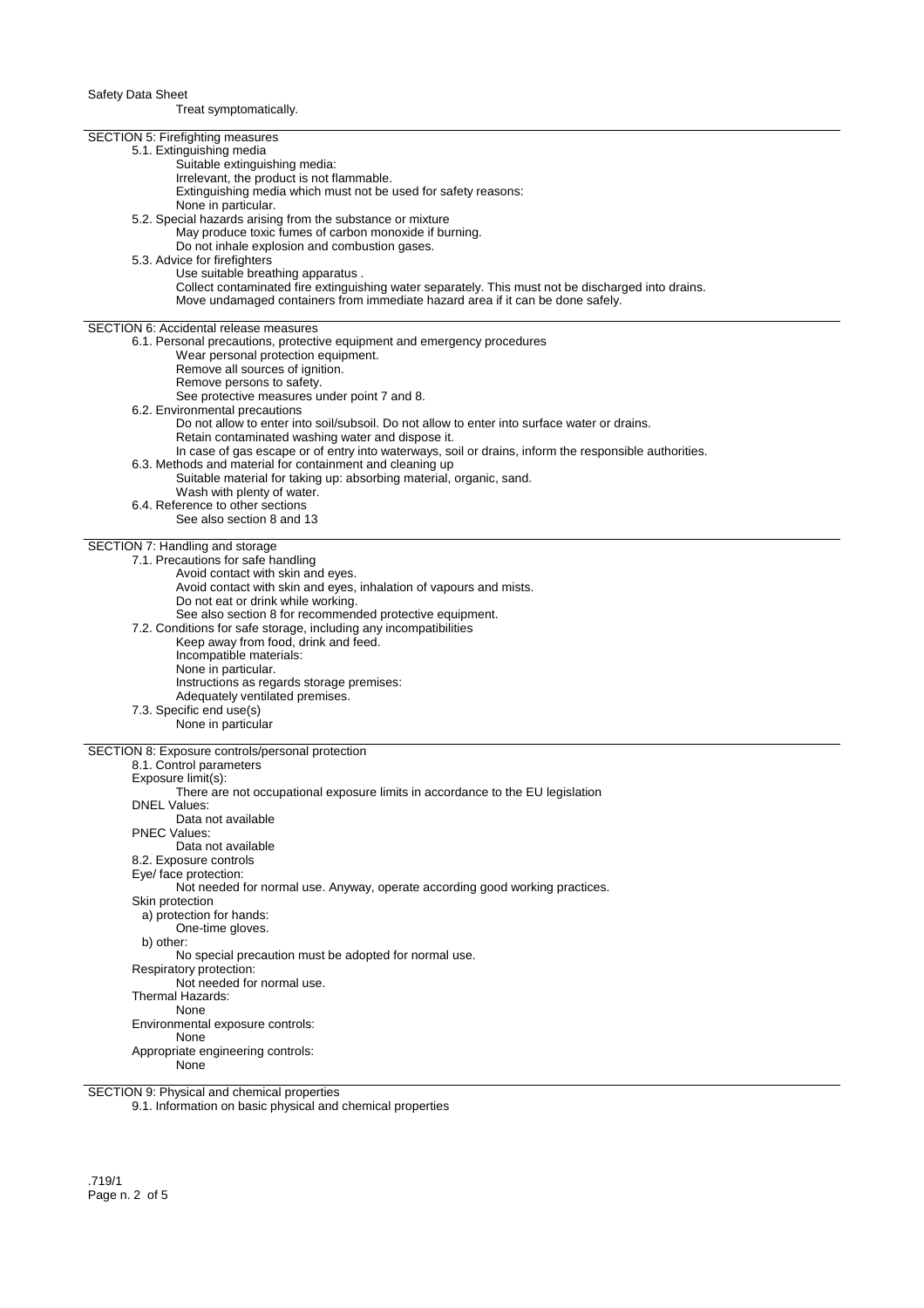## Safety Data Sheet

| <b>Properties</b>                                | Value                               | Method:                  | Notes:                   |
|--------------------------------------------------|-------------------------------------|--------------------------|--------------------------|
| Appearance and colour:                           | Fluid dispersion<br>various colors  | $\overline{a}$           | Ξ.                       |
| Odour:                                           | Characteristic:<br>slightly acrylic | Ξ.                       | $\overline{\phantom{a}}$ |
| Odour threshold:                                 | Data not available                  | $\ddotsc$                | --                       |
| pH:                                              | 9                                   | --                       | $20^{\circ}$ C           |
| Melting point / freezing point:                  | Data not available                  | $\overline{\phantom{a}}$ | $\overline{\phantom{a}}$ |
| Initial boiling point and boiling<br>range:      | Data not available                  | $\overline{\phantom{a}}$ | $\overline{a}$           |
| Flash point:                                     | Not flammable                       | $-$                      | $\sim$                   |
| Evaporation rate:                                | Data not available                  | $\overline{\phantom{a}}$ | $\overline{\phantom{a}}$ |
| Solid/gas flammability:                          | Data not available                  | $\overline{\phantom{a}}$ | Ξ.                       |
| Upper/lower flammability or<br>explosive limits: | Data not available                  | $\overline{\phantom{a}}$ | $\overline{\phantom{a}}$ |
| Vapour pressure:                                 | Data not available                  | $\overline{\phantom{a}}$ | $\overline{a}$           |
| Vapour density:                                  | Data not available                  | $\overline{\phantom{a}}$ | $\overline{\phantom{a}}$ |
| Relative density:                                | 970 - 1030 g/l                      | UNI EN ISO<br>$2811 - 1$ | $20^{\circ}$ C           |
| Solubility in water:                             | Miscible                            | $-$                      | Ξ.                       |
| Solubility in oil:                               | Insoluble                           | $\overline{a}$           | ٠.                       |
| Partition coefficient (n-octanol/<br>water):     | Data not available                  | $\overline{\phantom{a}}$ | ٠.                       |
| Auto-ignition temperature:                       | Data not available                  | $\overline{\phantom{a}}$ | Ξ.                       |
| Decomposition temperature:                       | Data not available                  | $\ddotsc$                | $\overline{\phantom{a}}$ |
| Viscosity:                                       | 22000 - 28000 cP                    | ISO 2555                 | $20^{\circ}$ C           |
| Explosive properties:                            | Data not available                  | $\ddotsc$                | $\overline{a}$           |
| Oxidizing properties:                            | Data not available                  | $\overline{\phantom{a}}$ | $\overline{a}$           |

## 9.2. Other information

| Properties                               | Value              | Method:                  | Notes: |
|------------------------------------------|--------------------|--------------------------|--------|
| Miscibility:                             | Data not available | $\overline{\phantom{a}}$ | $-1$   |
| Fat Solubility:                          | Data not available | $\overline{\phantom{a}}$ | $-1$   |
| Conductivity:                            | Data not available | $\overline{\phantom{a}}$ | --     |
| Substance Groups relevant<br>properties: | Data not available | $\overline{\phantom{a}}$ | --     |

Note: The data herein refer to QC when the product was put on the market.

SECTION 10: Stability and reactivity

10.1. Reactivity

Stable under normal conditions

10.2. Chemical stability

Stable under normal conditions 10.3. Possibility of hazardous reactions

None

10.4. Conditions to avoid

.719/1 Page n. 3 of 5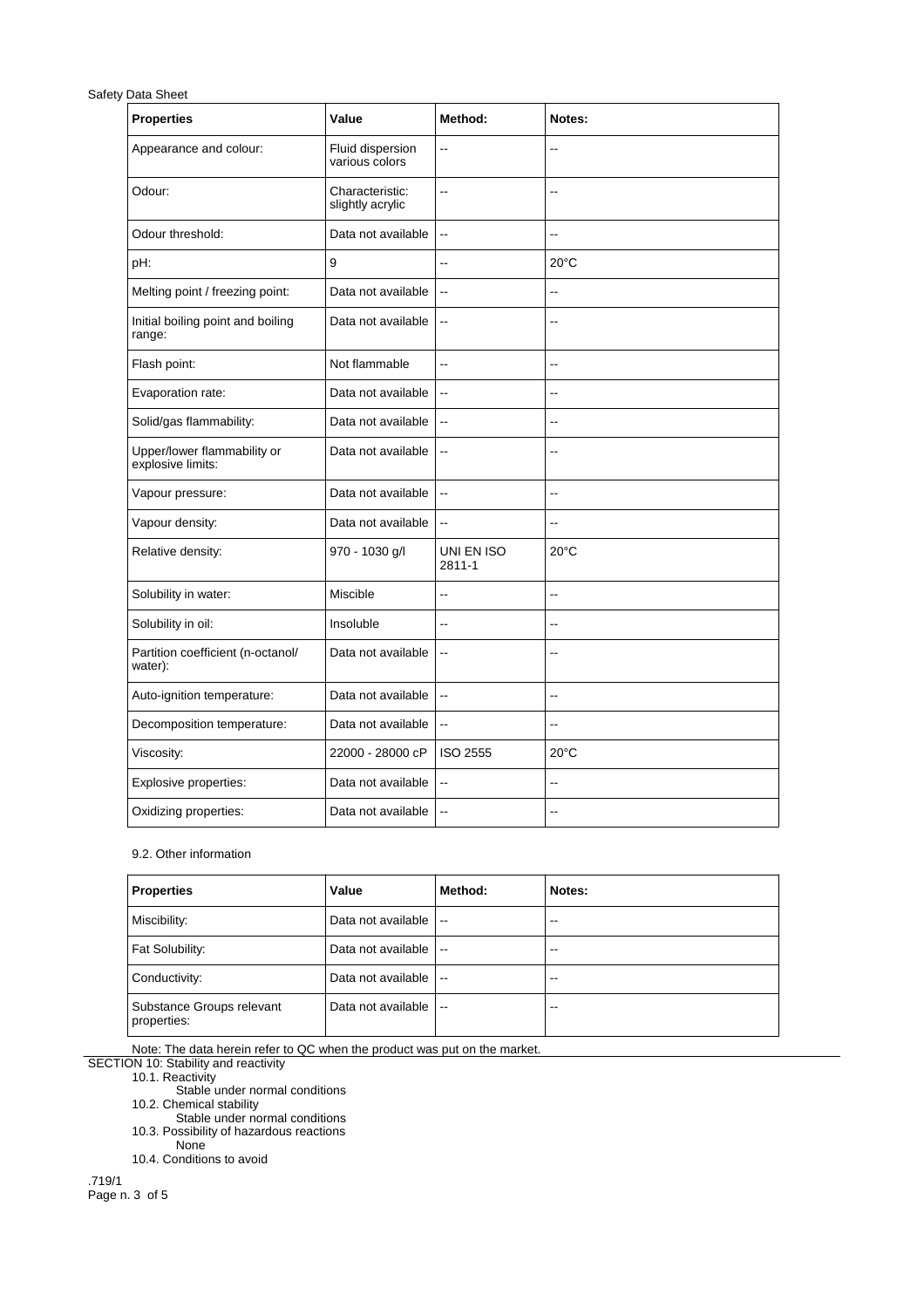Safety Data Sheet

Stable under normal conditions.

- 10.5. Incompatible materials
	- None in particular.
- 10.6. Hazardous decomposition products

| 10.6. Hazardous decomposition products                                                                                     |
|----------------------------------------------------------------------------------------------------------------------------|
| None.                                                                                                                      |
|                                                                                                                            |
| SECTION 11: Toxicological information                                                                                      |
| 11.1. Information on toxicological effects                                                                                 |
| Toxicological information of the mixture:                                                                                  |
| Data not available                                                                                                         |
| Toxicological information of the main substances found in the mixture:                                                     |
| Data not available                                                                                                         |
| If not differently specified, the information required in Regulation (EU)2015/830 listed below must be considered as N.A.: |
| a) acute toxicity;                                                                                                         |
| b) skin corrosion/irritation;                                                                                              |
|                                                                                                                            |
| c) serious eye damage/irritation;                                                                                          |
| d) respiratory or skin sensitisation;                                                                                      |
| e) germ cell mutagenicity;                                                                                                 |
| f) carcinogenicity;                                                                                                        |
| g) reproductive toxicity;                                                                                                  |
| h) STOT-single exposure;                                                                                                   |
| i) STOT-repeated exposure;                                                                                                 |
| i) aspiration hazard.                                                                                                      |
|                                                                                                                            |
| SECTION 12: Ecological information                                                                                         |
| 12.1. Toxicity                                                                                                             |
| Adopt good working practices, so that the product is not released into the environment.                                    |
| Data not available                                                                                                         |
| 12.2. Persistence and degradability                                                                                        |
| Data not available                                                                                                         |
| 12.3. Bioaccumulative potential                                                                                            |
|                                                                                                                            |
| Data not available                                                                                                         |
| 12.4. Mobility in soil                                                                                                     |
| Data not available                                                                                                         |
| 12.5. Results of PBT and vPvB assessment                                                                                   |
| vPvB Substances: None - PBT Substances: None                                                                               |
| 12.6. Other adverse effects                                                                                                |
| None                                                                                                                       |
|                                                                                                                            |
| SECTION 13: Disposal considerations                                                                                        |
| 13.1. Waste treatment methods                                                                                              |
| Recover if possible. In so doing, comply with the local and national regulations currently in force.                       |
| Waste should not be disposed of by release to sewers.                                                                      |
| Contaminated packaging thinners and cleaning diluents must be landfilled.                                                  |
|                                                                                                                            |
| SECTION 14: Transport information                                                                                          |
| 14.1. UN number                                                                                                            |
| Not classified as dangerous in the meaning of transport regulations.                                                       |
| 14.2. UN proper shipping name                                                                                              |
| Data not available                                                                                                         |
| 14.3. Transport hazard class(es)                                                                                           |
|                                                                                                                            |
| Data not available                                                                                                         |
| 14.4. Packing group                                                                                                        |
| Data not available                                                                                                         |
| 14.5. Environmental hazards                                                                                                |
| <b>ADR-Enviromental Pollutant:</b><br>No                                                                                   |
| Data not available                                                                                                         |
| 14.6. Special precautions for user                                                                                         |
| Data not available                                                                                                         |
| 14.7. Transport in bulk according to Annex II of Marpol and the IBC Code                                                   |
| Data not available                                                                                                         |
|                                                                                                                            |
| SECTION 15: Regulatory information                                                                                         |
| 15.1. Safety, health and environmental regulations/legislation specific for the substance or mixture                       |
|                                                                                                                            |
| $DID 2004/12/CF$ , Cubestegen U Type $DA$ limit $COL200 \text{ all }$ Contained in product                                 |

DIR.2004/42/CE. Subcategory l Type BA limit COV 200 g/l. Contained in product < 200 g/l. Regulation (EU) No 528/2012 and subsequent amendments. Dir. 98/24/EC (Risks related to chemical agents at work). Directive 2000/39/CE (Occupational exposure limit values) and subsequent modifications: 2004/37/CE, 2006/15/CE and 2009/161/UE. Regulation (EC) n. 1907/2006 (REACH) Regulation (EC) n. 1272/2008 (CLP) Regulation (EC) n. 790/2009 (ATP 1 CLP) and (EU) n. 758/2013 Regulation (EU) 2015/830 Regulation (EU) n. 286/2011 (ATP 2 CLP) Regulation (EU) n. 618/2012 (ATP 3 CLP) Regulation (EU) n. 487/2013 (ATP 4 CLP) Regulation (EU) n. 944/2013 (ATP 5 CLP)

.719/1 Page n. 4 of 5